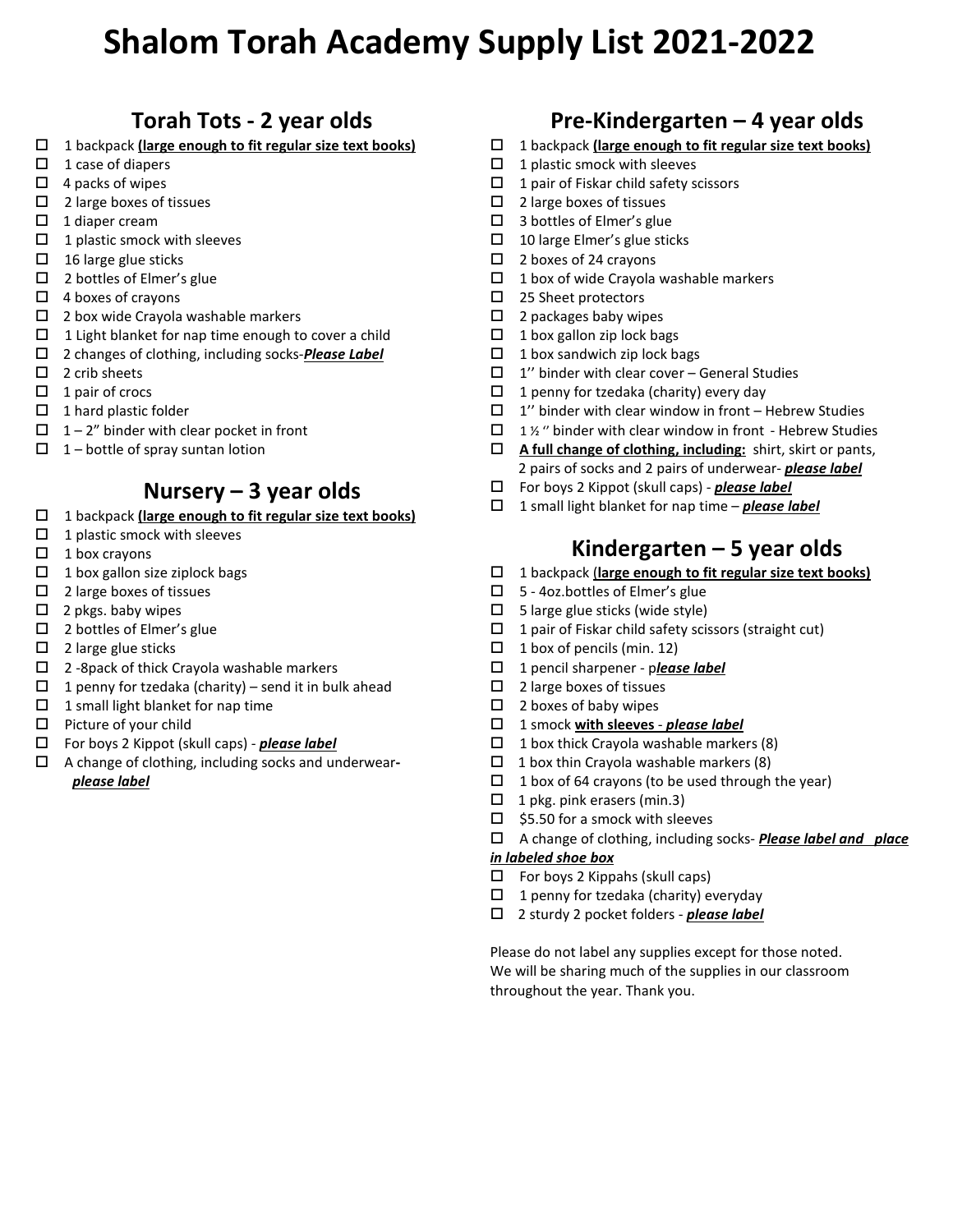## **First Grade**

- □ 1 backpack *(large enough to fit regular size textbooks)*
- $\Box$  24 pencils (#2), sharpened
- $\Box$  2 large erasers
- □ 2 boxes of crayons 24 pack
- $\Box$  2 pair of safety scissors
- $\Box$  3 4oz. bottles of Elmer's glue
- $\Box$  5 glue sticks
- $\Box$  1 large hard plastic container
- $\Box$  2 boxes of markers
- $\Box$  4 black Expo (dry erase) markers
- $\Box$  2 large boxes of tissues
- $\Box$  1 roll paper towels
- $\Box$  4 plastic two-pocket folders (pockets at the bottom)
- □ 2 composition/marble notebooks
- $\Box$  1" binder
- $\Box$  Pink, yellow, and blue highlighters
- $\Box$  Headphones or earbuds (labeled)
- $\Box$  For boys 2 Kippahs (skull caps) and tzitzit
- $\Box$  Siddur Tefilla Berurah (new Siddur can be purchased for \$8)

## **Second Grade**

- $\Box$  48 pencils (#2), sharpened
- $\Box$  eraser tops for pencils
- $\Box$  1 sharpener
- $\Box$  1 bottle of glue
- $\Box$  5 glue sticks
- $\Box$  1 box of markers
- $\Box$  1 pair of child safety scissors
- $\Box$  1 box of crayons (24 count)
- $\Box$  1 supply box (for cubby) to fit markers, crayons and glue
- $\Box$  1 zipper pencil case (for desk)
- $\Box$  4 dry erase markers
- $\Box$  1 red pens
- $\Box$  8 highlighters (2 pink, 2 yellow, 2 blue, 2 green)
- $\Box$  3 large boxes of tissues
- $\Box$  1 roll of scotch tape
- $\Box$  1 roll of paper towels
- $\Box$  1 pad of 3"x3" sticky notes
- $\Box$  Headphones or earbuds (labeled)
- $\Box$  1 box of ziploc sandwich bags

### *Judaic Studies:*

- $\Box$  1 1" plain hardcover (no zipper) binder
- $\Box$  1 plastic folder with fasteners
- $\Box$  1 plastic folders with pockets
- $\Box$  1 3"x 5" index card box
- $\Box$  1 package of 3" x 5" index cards
- $\Box$  1 solid colored book cover
- $\Box$  1 composition notebook
- $\Box$  Siddur Tefilla Berurah (new Siddur can be purchased for \$8)
- $\Box$  Chumash Bereishis (new Chumash can be purchased for \$7.50)
- $\Box$  For boys 2 Kippahs (skull caps) and tzitzit

#### *General Studies:*

 $\square$  2 composition notebooks (black and white), labeled with child's name

- $\Box$  1-12" ruler (cm and inches)
- $\Box$  optional 1 box of colored pencils
- $\Box$  2 plastic folders
- $\Box$  1 3" binder and pack of dividers
- $\Box$  1 pack of index cards

### **Third Grade**

- $\Box$  24 pencils with erasers (#2)
- $\Box$  1 box of markers
- $\Box$  1 box of crayons
- $\Box$  3 glue sticks
- $\Box$  1 bottle of Elmer's glue
- $\Box$  1 child's safety scissor
- $\Box$  1 pencil sharpener
- $\Box$  1 of each blue, green, yellow, and pink highlighters
- $\Box$  1 pencil supply box or pencil case for desk
- $\Box$  Headphones or earbuds (labeled)
- $\square$  2 large boxes of tissues

### *Judaic Studies:*

- $\Box$  1 two-pocket folder with prongs
- $\Box$  1 two-pocket folder without prongs
- $\Box$  1 pack of index cards and box
- $\Box$  1 1" binder (no paper needed)
- $\Box$  1 1 1/2" binger
- $\square$  Siddur Tefilla Berurah (new Siddur can be purchased for \$8)
- $\Box$  Chumash Bereishis (new Chumash can be purchased for \$7.50)
- $\square$  For boys 2 Kippahs (skull cap) and tzitzit

### *General Studies:*

- $\Box$  1 2" three ring binder
- $\Box$  6 binder dividers place in binder after Labeling each divider as follows:
	- Reading
	- Math
	- Writing
	- Language Arts
	- Social Studies
	- Science
- $\square$  7 three-hole pocket folders, preferably with pockets on the bottom and not side. Label each as follows:
	- Homework
	- Reading
	- Math
	- Writing
	- Language Arts
	- Social Studies
	- Science
- $\Box$  4 pgs. wide ruled loose leaf paper
- $\Box$  1 marble composition notebook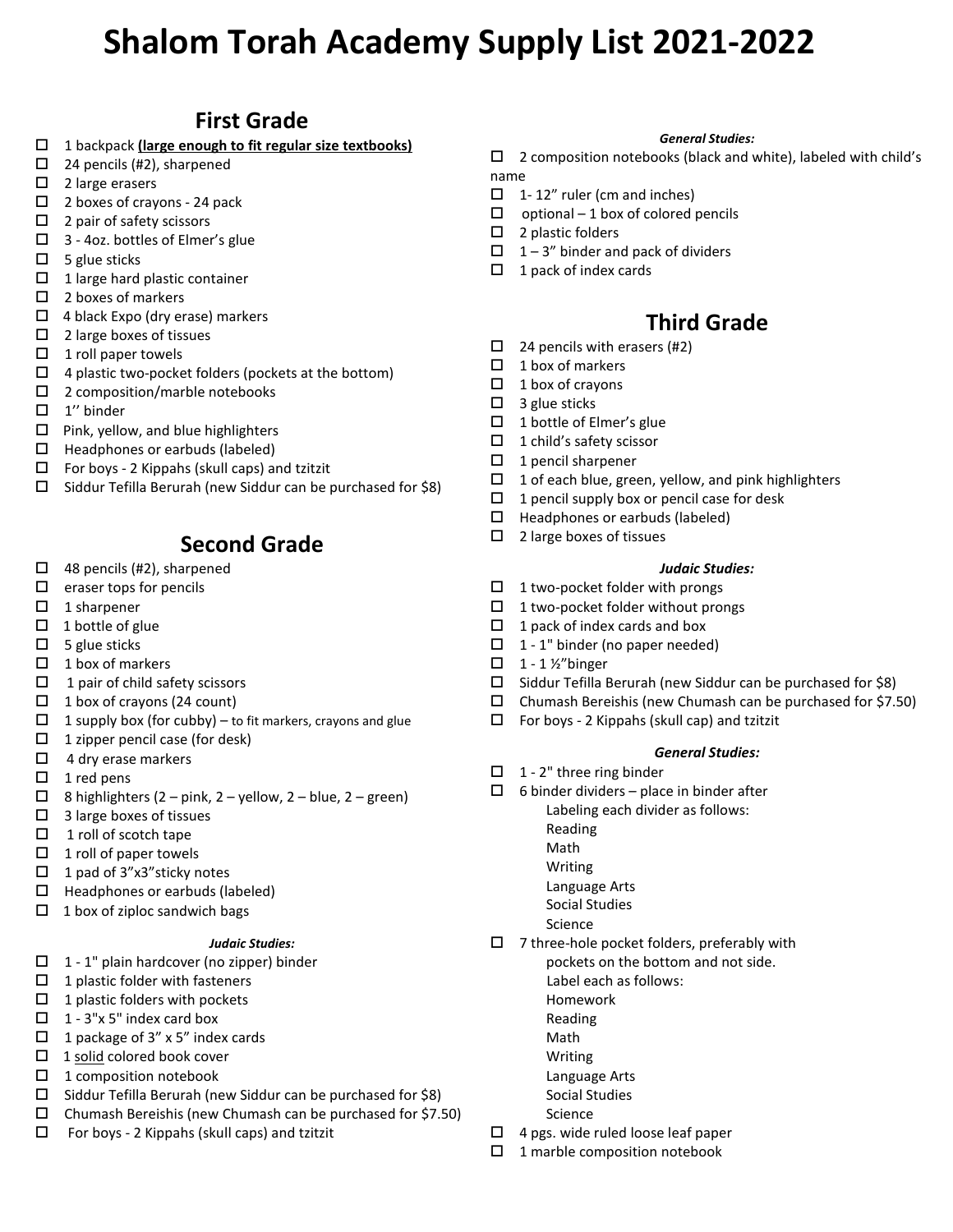## **Fourth Grade**

*General supplies***:** 

- $\Box$  1 small pencil case
- $\Box$  1 large supply box (one for cubby)
- $\Box$  1 roll scotch tape
- $\Box$  1 box of Crayola crayons (24)
- $\Box$  1 scissors
- $\Box$  1 set of markers
- $\Box$  1 ruler 12 inch length (cm and inch)
- $\Box$  2 red pens
- $\Box$  2 pens (blue or black)
- $\Box$  24 pencils (#2)
- $\Box$  1 bottle of Elmer's glue
- $\Box$  4 glue sticks
- □ 2 Pink, 2 yellow, and 2 blue highlighters
- $\Box$  Headphones or earbuds (labeled)
- $\Box$  2 large boxes of tissues
- $\Box$  1 roll of paper towels

### *Judaic Studies:*

- $\Box$  1 1.5" hard cover, 3 ring binder
- $\Box$  1 pad of 3"x 3" sticky notes
- $\Box$  3 2 pocket folders
- $\Box$  1 marble composition notebooks
- $\Box$  1 pack of index cards (3"x 5")
- $\Box$  For boys 2 labeled kippahs
- $\square$  For boys 2 pair of Tzitzis
- $\Box$  Siddur Tefilla Berurah (new Siddur can be purchased for \$8)
- $\Box$  Chumash Bereishis (new Chumash can be purchased for \$7.50)

### *General Studies:*

- $\Box$  3 pads of 3"x 3" sticky notes
- $\Box$  3 dry erase markers
- $\Box$  2 marble composition notebooks (no spiral)
- $\Box$  4 dividers
- $\Box$  1 2" binder
- $\Box$  3 2 pocket folders
- $\Box$  2 pkgs. ruled paper
- $\Box$  1 pkg. white index cards 3"x 5"
- $\Box$  1 1" hardcover binder (no zipper)
- $\Box$  1 graph paper notebook

 $\Box$  Art notebook from last year's art class. (New students will be provided with a new one.)

## **Fifth Grade**

### *General supplies:*

- $\Box$  10 pens (black or blue)
- $\square$  2 red pens
- $\Box$  20 pencils (#2)
- $\Box$  1 sharpener
- $\Box$  1 pair of scissors
- $\Box$  2 glue sticks
- $\Box$  1 liquid glue
- $\Box$  1 box of crayons or colored pencils
- $\Box$  1 box of markers
- $\Box$  1 roll of scotch tape
- $\Box$  1 package of reinforcements
- $\Box$  1 packet lined paper
- $\Box$  2 large boxes of tissues
- $\Box$  1 box of baby wipes
- $\square$  2 Pink, 2 yellow, and 2 blue highlighters
- $\Box$  Headphones or earbuds (labeled)

### *Judaic Studies:*

- $\Box$  3 one-subject spiral notebooks
- □ 2 two-pocket folders
- $\Box$  1 2" loose-leaf binder
- $\Box$  1 pkg. loose-leaf paper
- $\Box$  1 pkg. of index cards 3"x 5"
- $\Box$  1 hard case for index cards
- $\Box$  1 1" binder
- $\Box$  1 pkg. dividers
- $\Box$  Boys 2 extra Kippah (skull cap) to be kept at school
- $\square$  Boys 2 extra tzitzit (to be kept in school)
- $\Box$  Siddur Tefilla Berurah (new Siddur can be purchased for \$8)
- Chumash Shemos (new Chumash can be purchased for \$7.50)

### *General Studies:*

- $\Box$  1-12" ruler (cm and inches)
- $\Box$  1 package of loose-leaf paper
- $\Box$  5 1 subject spiral wide ruled notebooks
- $\Box$  1 composition notebook
- $\Box$  10 2 pocket folders
- $\Box$  1 small stapler with staples
- $\Box$  1 package construction paper
- $\Box$  1 index box
- $\Box$  1 pack of index cards

 $\Box$  Art notebook from last year's art class. (New students will be provided with a new one.)